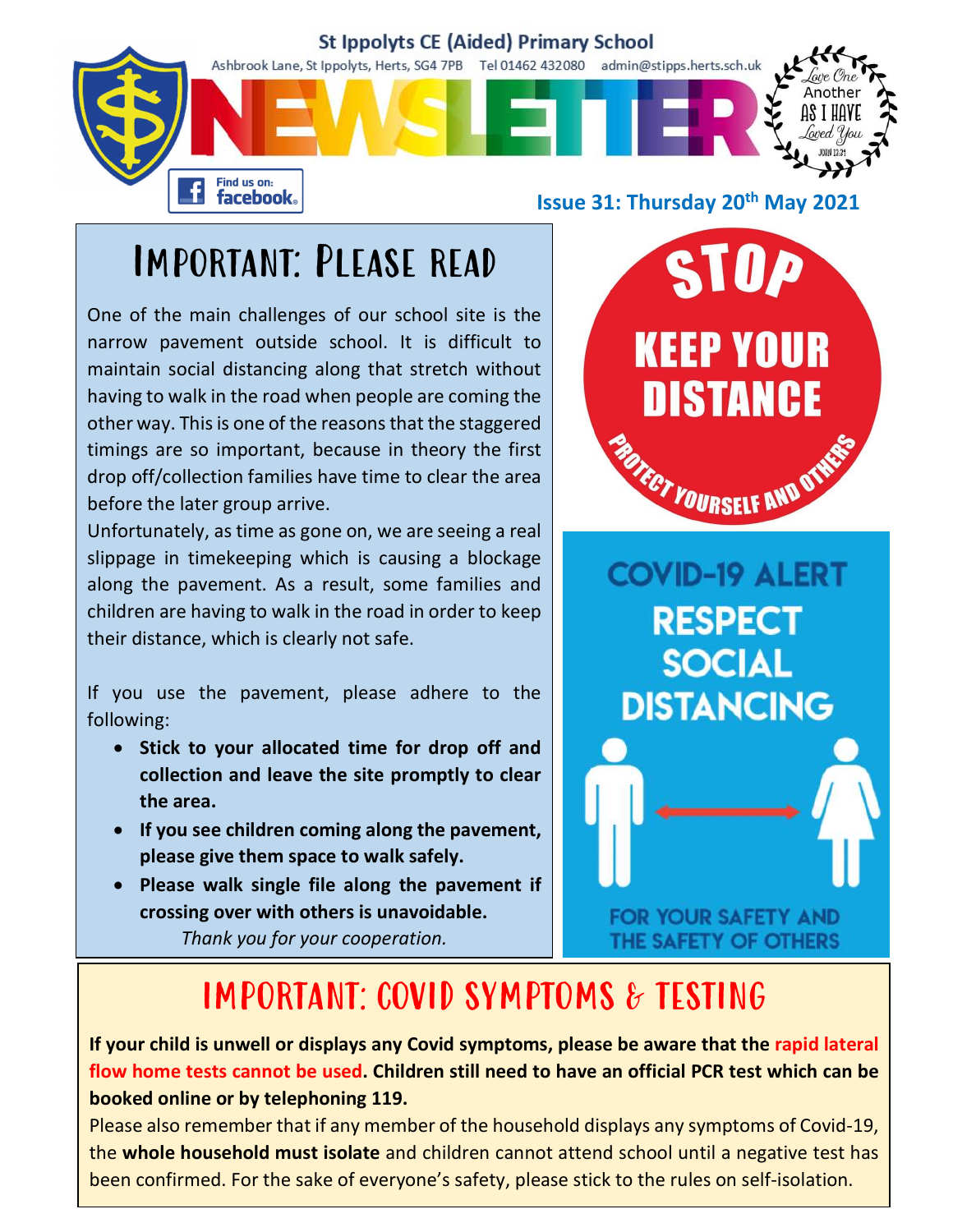

#### Deadline for booking in to be a spectator is TOMORROW

Tuesday 25<sup>th</sup> May: Classes 1 and 2

Wednesday 26<sup>th</sup> May: Classes 3 and 4

Thursday 27<sup>th</sup> May: Classes 5 and 6

(all dates are weather permitting: we will text if there are any changes)

- $\odot$  Children can wear a T-Shirt in their house colour for their Sports Day (Seacole-Red, Faraday-Yellow, Bronte-Blue, Morris-Green). They will also need a hat or cap and a bottle of water.
- $\odot$  Children will spend the morning at the field taking part in a range of athletics activities; their scores will be collected and put towards the overall House total. There will be no spectators for this part.
- The afternoon session will start at 1.30pm; PLEASE DO NOT ARRIVE BEFORE 1.15pm. There is plenty of room so no need to try and get there early for 'a good spot'. We ask that you do not bring chairs, blankets, refreshments etc. When you arrive at the school field you will be signed in by a member of staff at the gate.
- $\odot$  Spectators will be expected to practice social distancing at the field and wear a face covering.
- PHOTOS: please only take pictures of your own child and do not upload/publish any photos or videos containing other people's children online.

#### We do hope you enjoy this opportunity to be part of a school event after such a long time!

Please note that there will be NO AFTER SCHOOL CLUBS in the week beginning 24<sup>th</sup> May due to the three Sports Days.